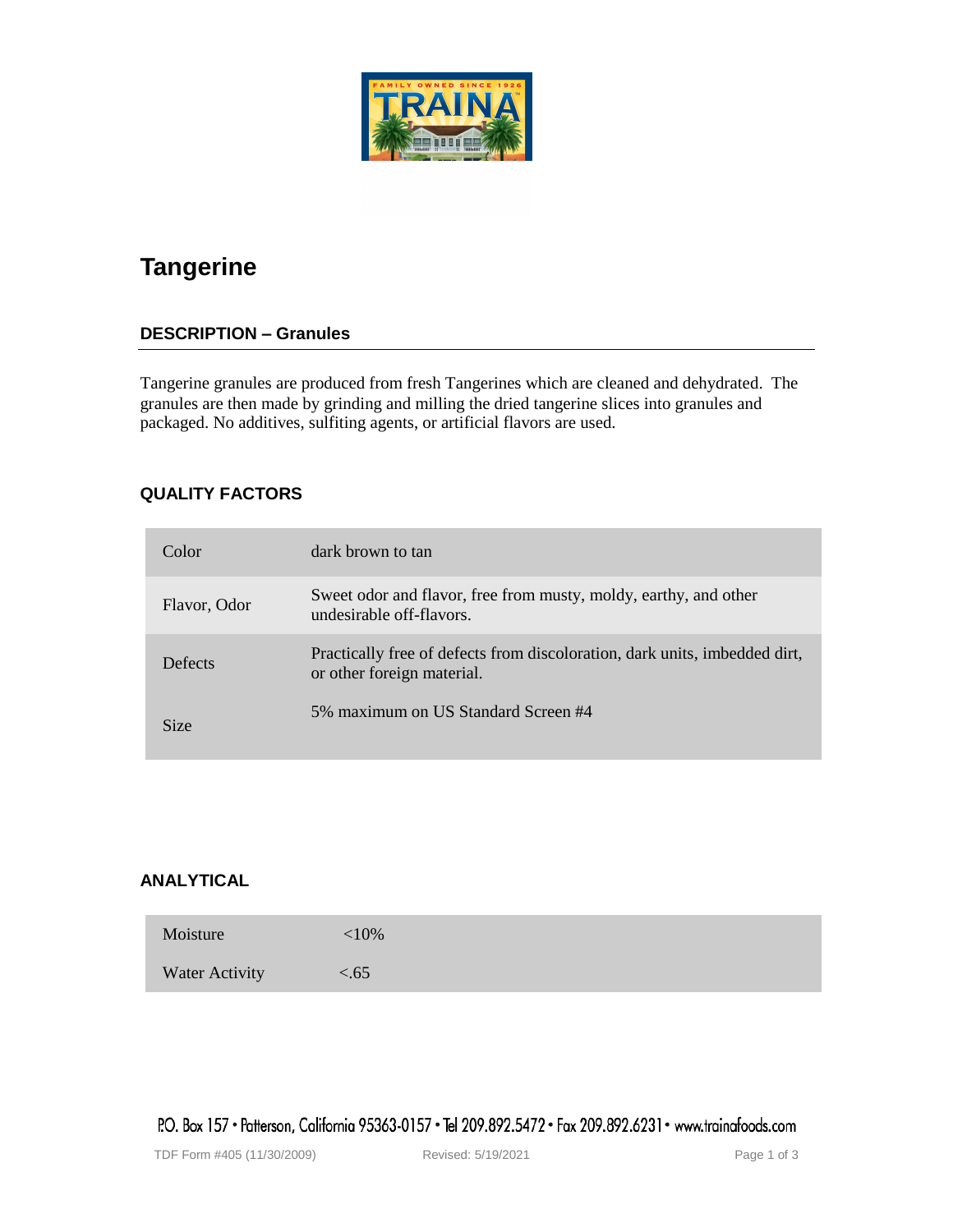# **NUTRITIONAL INFORMATION**

| Based on 100 gram sample |                  |                            |                  |           |                   |  |  |
|--------------------------|------------------|----------------------------|------------------|-----------|-------------------|--|--|
| Calories                 | 250              | Sodium                     | 10 <sub>mg</sub> | Vitamin A |                   |  |  |
| Calories from Fat        |                  | <b>Total Carbohydrates</b> | 72g              | Vitamin C | $117 \text{ ma}$  |  |  |
| <b>Total Fat</b>         | 0.0 <sub>q</sub> | Dietary Fiber              | 35 <sub>q</sub>  | Calcium   | 500 mg            |  |  |
| <b>Saturated Fat</b>     | 0.0 <sub>a</sub> | <b>Total Sugar</b>         | 15 <sub>g</sub>  | Iron      | 2.5 <sub>mg</sub> |  |  |
| <b>Trans Fat</b>         | 0.0 g            | Cholesterol                | 0.0 <sub>q</sub> | Protein   | 5.0 <sub>g</sub>  |  |  |
| <b>Added Sugar</b>       | 0.0 <sub>q</sub> | Potassium                  | 1000 mg          | Vitamin D | $0.0$ mcq         |  |  |
|                          |                  |                            |                  |           |                   |  |  |

# **INGREDIENT STATEMENT**

**Tangerine** 

#### **PACKAGING & LABELING**

Packed in a non-sealed poly bag inside a corrugated box.

#### **KOSHER STATUS**

This product is Kosher certified.

#### **STORAGE RECOMMENDATIONS**

Store under refrigeration  $32^{\circ}$  -  $45^{\circ}$  F. All products must be stored under proper warehousing conditions and temperatures to preserve the product and prevent discoloration.

#### **EXPECTED SHELF-LIFE**

12 months when stored properly.

#### **ALLERGEN STATEMENT**

Traina California tangerines do not contain any allergens as defined by the FDA.